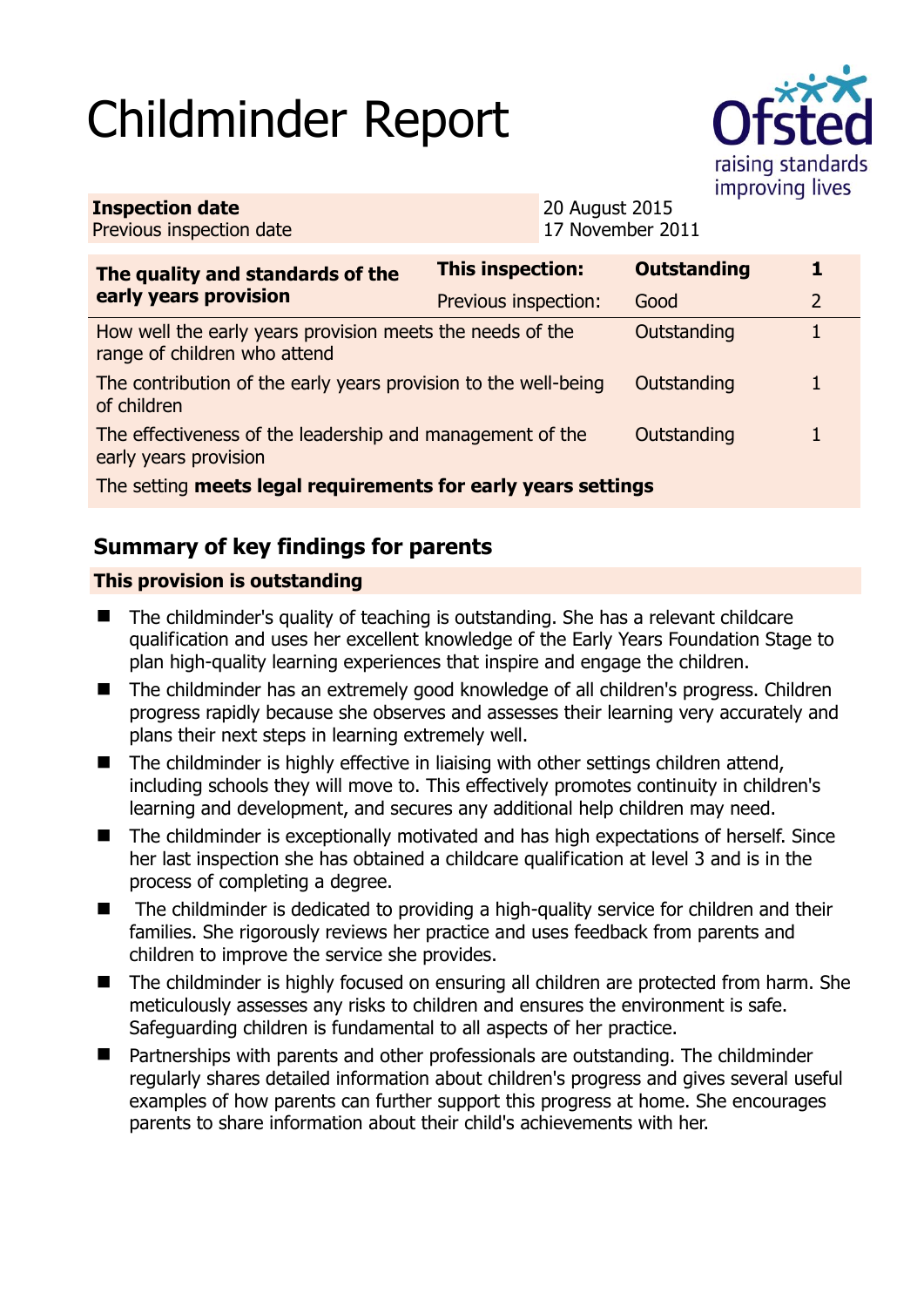## **What the setting needs to do to improve further**

#### **To further improve the quality of the early years provision the provider should:**

■ develop the range of resources that children see to further promote their understanding of similarities and differences between themselves and others.

#### **Inspection activities**

- The inspector observed activities both indoors and outdoors. She observed the childminder's interactions with children throughout the inspection.
- The inspector checked evidence of the childminder's suitability and qualifications, and sampled policies and procedures.
- The inspector looked at a sample of children's assessment records and planning documentation. She discussed the purpose and effectiveness of a planned activity with the childminder.
- The inspector took account of the views of children spoken to on the day, and the written feedback from parents.

#### **Inspector**

Jacqueline Good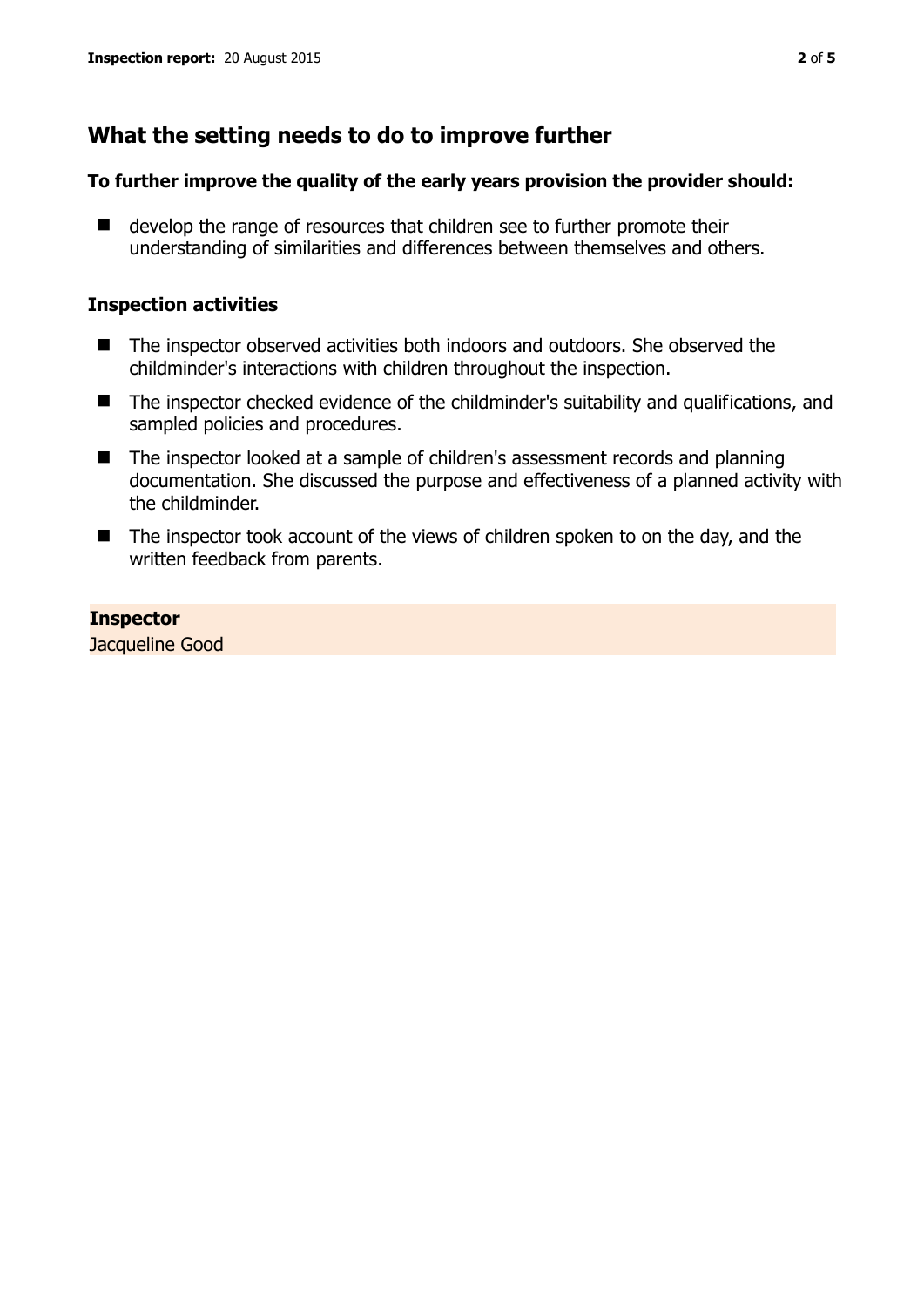### **Inspection findings**

#### **How well the early years provision meets the needs of the range of children who attend. This is outstanding**

The childminder has an extensive knowledge of how young children learn and an excellent awareness of each child's individual needs. She plans highly relevant and engaging activities that provide the right level of challenge for all children's abilities. The childminder responds extremely well to the children's interests. For example, children develop their creativity through imaginative play in a rocket tent and are encouraged to respond to space music. The childminder has a very strong focus on developing children's language and mathematical skills. She effortlessly incorporates questions into activities and routines. For example, children measure rainfall when they notice water in a tub outside. Older children develop their counting skills and learn positional language, such as 'behind' and 'in front'. The childminder skilfully engages in conversations with each child, supporting them to become highly effective communicators. The childminder frequently plans trips to places of interest. This allows children to experience the wider world, develop their social and communication skills extremely well and become highly motivated learners.

#### **The contribution of the early years provision to the well-being of children is outstanding**

Children thrive in the extremely well-organised and welcoming environment. The childminder organises settling-in visits which allow children time to adjust to a new environment and build a very secure relationship with her. She gathers detailed information about children's achievements at home, to help her plan for their future development. Children are very well behaved, caring and polite. They learn why some behaviour is unwanted, because the childminder takes time to explain the possible consequences. The childminder helps children to understand and manage risk for themselves. Consequently, children are confident and very good at keeping themselves safe. The children enjoy a range of healthy snacks and meals and engage in conversation with the childminder, about healthy eating, during meal times. The childminder helps the children learn to be independent in readiness for school.

#### **The effectiveness of the leadership and management of the early years provision is outstanding**

The childminder has high expectations of herself and a strong commitment to providing high-quality care and education for children. She rigorously evaluates her already outstanding work, accurately identifying areas she can improve even further. For example, she has identified the need to improve the resources available that help children learn about themselves and others. The childminder includes the views of children and parents in her self-evaluation process and welcomes their ideas. The childminder has an extremely secure understanding of child protection issues and how to keep children safe.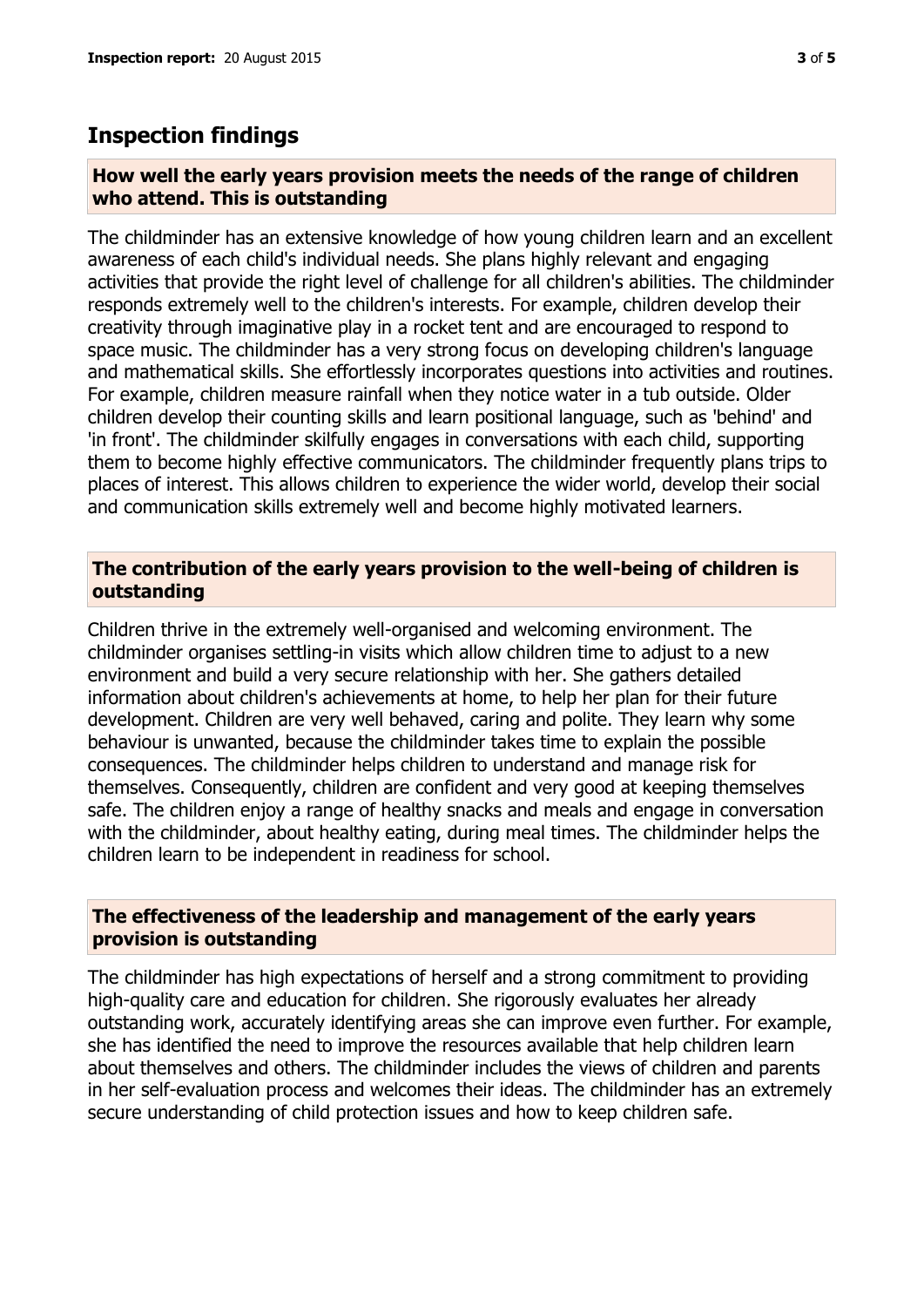## **Setting details**

| Unique reference number       | EY428766         |
|-------------------------------|------------------|
| <b>Local authority</b>        | Dorset           |
| <b>Inspection number</b>      | 823444           |
| <b>Type of provision</b>      | Childminder      |
| <b>Registration category</b>  | Childminder      |
| <b>Age range of children</b>  | 0 - 8            |
| <b>Total number of places</b> | 6                |
| Number of children on roll    | 5                |
| <b>Name of provider</b>       |                  |
| Date of previous inspection   | 17 November 2011 |
| <b>Telephone number</b>       |                  |

The childminder registered in 2011. She lives in Verwood, Dorset. The childminder operates on Mondays, Thursdays and Fridays, from 7.30am to 6pm, all year round except for family holidays. The childminder holds a relevant childcare qualification at level 3 and is in the final year of studying for a Foundation Degree.

This inspection was carried out by Ofsted under sections 49 and 50 of the Childcare Act 2006 on the quality and standards of provision that is registered on the Early Years Register. The registered person must ensure that this provision complies with the statutory framework for children's learning, development and care, known as the Early Years Foundation Stage.

Any complaints about the inspection or the report should be made following the procedures set out in the guidance 'Complaints procedure: raising concerns and making complaints about Ofsted', which is available from Ofsted's website: www.gov.uk/government/organisations/ofsted. If you would like Ofsted to send you a copy of the guidance, please telephone 0300 123 4234, or email enquiries@ofsted.gov.uk.